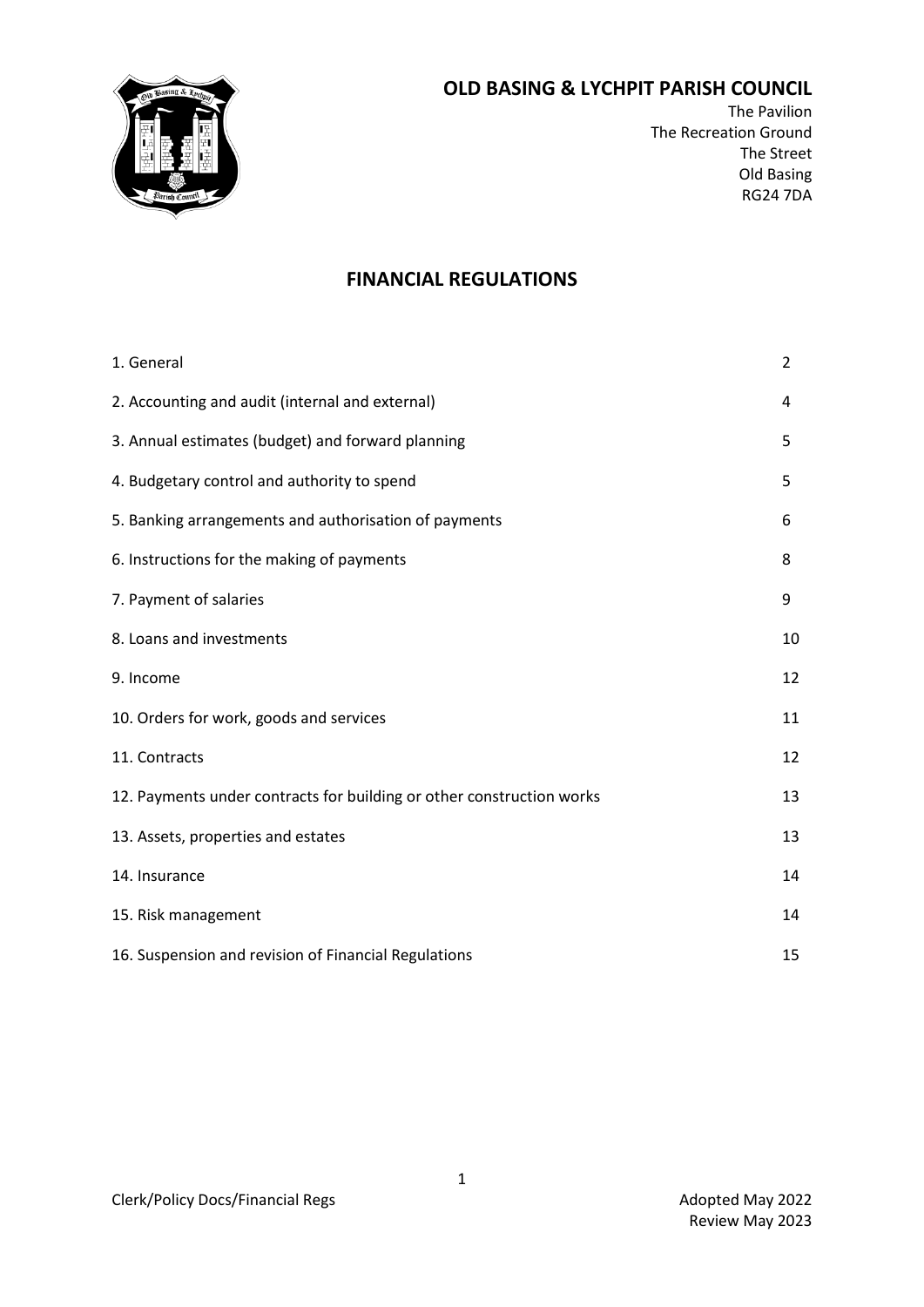# **1. General**

1.1. These financial regulations govern the conduct of financial management by the council and may only be amended or varied by resolution of the council. Financial regulations are one of the council's three governing policy documents providing procedural guidance for members and officers. Financial regulations must be observed in conjunction with the council's standing orders and any individual financial regulations relating to contracts.

1.2. The council is responsible in law for ensuring that its financial management is adequate and effective and that the council has a sound system of internal control which facilitates the effective exercise of the council's functions, including arrangements for the management of risk.

1.3. The council's accounting control systems must include measures:

- for the timely production of accounts;
- that provide for the safe and efficient safeguarding of public money;
- to prevent and detect inaccuracy and fraud; and
- identifying the duties of officers.

1.4. These financial regulations demonstrate how the council meets these responsibilities and requirements.

1.5. At least once a year, prior to approving the Annual Governance Statement, the council must review the effectiveness of its system of internal control which shall be in accordance with proper practices.

1.6. Deliberate or wilful breach of these Regulations by an employee may give rise to disciplinary proceedings.

1.7. Members of council are expected to follow the instructions within these Regulations and not to entice employees to breach them. Failure to follow instructions within these Regulations brings the office of councillor into disrepute.

1.8. The Responsible Financial Officer (RFO) holds a statutory office to be appointed by the council. The Clerk has been appointed as RFO for this council and these regulations will apply accordingly.

1.9. The RFO;

- acts under the policy direction of the council;
- administers the council's financial affairs in accordance with all Acts, Regulations and proper practices;
- determines on behalf of the council its accounting records and accounting control systems;
- ensures the accounting control systems are observed;
- maintains the accounting records of the council up to date in accordance with proper practices.
- Assists the council to secure economy, efficiency and effectiveness in the use of its resources and
- produces financial management information as required by the council.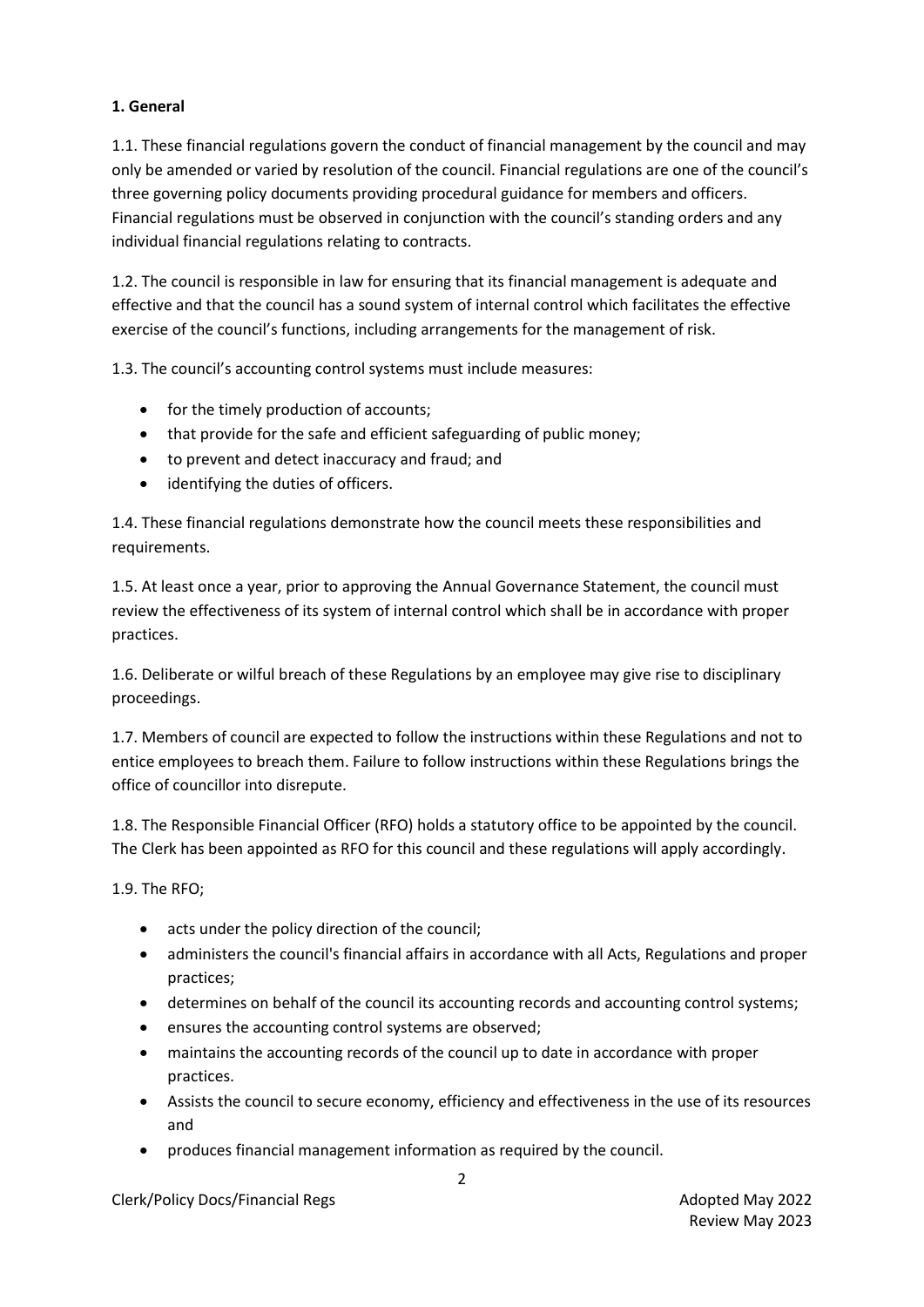1.10. The accounting records determined by the RFO shall be sufficient to show and explain the council's transactions and to enable the RFO to ensure that any income and expenditure account and statement of balances, or record of receipts and payments and additional information, as the case may be, or management information prepared for the council from time to time comply with the Accounts and Audit Regulations.

1.11. The accounting records determined by the RFO shall in particular contain:

- entries from day to day of all sums of money received and expended by the council and the matters to which the income and expenditure or receipts and payments account relate;
- a record of the assets and liabilities of the council; and
- wherever relevant, a record of the council's income and expenditure in relation to claims made, or to be made, for any contribution, grant or subsidy.

1.12. The accounting control systems determined by the RFO shall include:

- procedures to ensure that the financial transactions of the council are recorded as soon as reasonably practicable and as accurately and reasonably as possible;
- procedures to enable the prevention and detection of inaccuracies and fraud and the ability to reconstruct any lost records;
- identification of the duties of officers dealing with financial transactions and division of responsibilities of those officers in relation to significant transactions;
- procedures to ensure that uncollectable amounts, including any bad debts are not submitted to the council for approval to be written off except with the approval of the RFO and that the approvals are shown in the accounting records; and
- measures to ensure that risk is properly managed.

1.13. The council is not empowered by these Regulations or otherwise to delegate certain specified decisions. In particular any decision regarding:

- setting the final budget or the precept (council tax requirement);
- approving accounting statements;
- approving an annual governance statement;
- borrowing;
- writing off bad debts;
- declaring eligibility for the General Power of Competence; and
- addressing recommendations in any report from the internal or external auditors, shall be a matter for the full council only.

1.14. In addition, the council must:

- determine and keep under regular review the bank mandate for all council bank accounts;
- approve any grant or a single commitment in excess of £5,000; and
- in respect of the annual salary for any employee have regard to recommendations about annual salaries of employees made by the relevant committee in accordance with its terms of reference.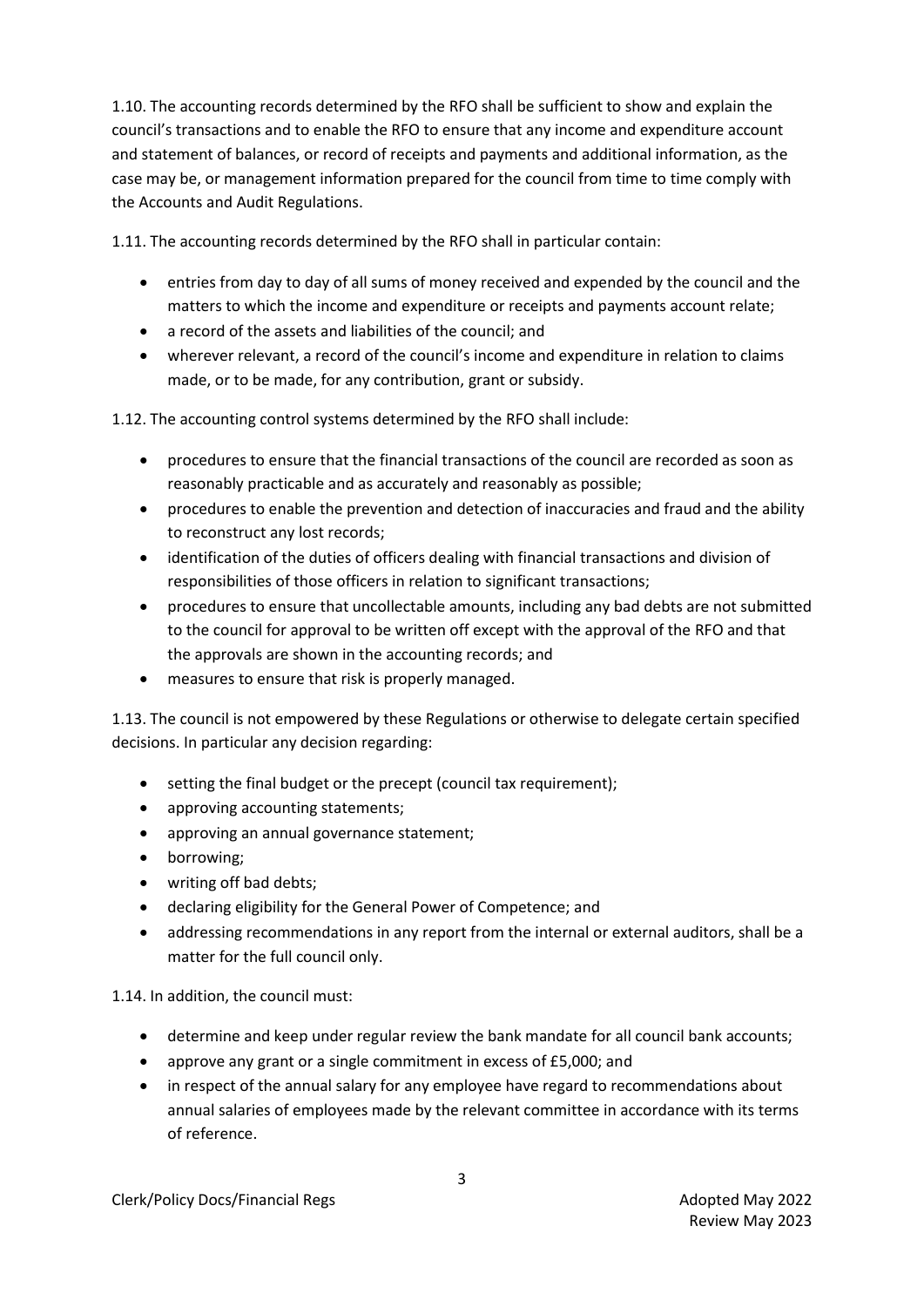1.15. In these financial regulations, references to the Accounts and Audit Regulations or 'the regulations' shall mean the regulations issued under the provisions of section 27 of the Audit Commission Act 1998, or any superseding legislation, and then in force unless otherwise specified.

In these financial regulations the term 'proper practice' or 'proper practices' shall refer to guidance issued in *Governance and Accountability for Local Councils - a Practitioners' Guide (England)* issued by the Joint Practitioners Advisory Group (JPAG), available from the websites of NALC and the Society for Local Council Clerks (SLCC).

# **2. Accounting and audit (internal and external)**

2.1. All accounting procedures and financial records of the council shall be determined by the RFO in accordance with the Accounts and Audit Regulations, appropriate guidance and proper practices.

2.2. On a regular basis, at least once in each quarter, and at each financial year end, a member other than the Chairman [or a cheque signatory] shall be appointed to verify bank reconciliations (for all accounts) produced by the RFO. The member shall sign the reconciliations and the original bank statements (or similar document) as evidence of verification. This activity shall on conclusion be reported, including any exceptions, to and noted by the full Council.

2.3. The RFO shall complete the annual statement of accounts, annual report, and any related documents of the council contained in the Annual Return (as specified in proper practices) as soon as practicable after the end of the financial year and having certified the accounts shall submit them and report thereon to the council within the timescales set by the Accounts and Audit Regulations.

2.4. The council shall ensure that there is an adequate and effective system of internal audit of its accounting records, and of its system of internal control in accordance with proper practices. Any officer or member of the council shall make available such documents and records as appear to the council to be necessary for the purpose of the audit and shall, as directed by the council, supply the RFO, internal auditor, or external auditor with such information and explanation as the council considers necessary for that purpose.

2.5. The internal auditor shall be appointed by and shall carry out the work in relation to internal controls required by the council in accordance with proper practices.

2.6. The internal auditor shall:

- be competent and independent of the financial operations of the council;
- report to council in writing, or in person, on a regular basis with a minimum of one annual written report during each financial year;
- to demonstrate competence, objectivity and independence, be free from any actual or perceived conflicts of interest, including those arising from family relationships; and
- has no involvement in the financial decision making, management or control of the council

2.7. Internal or external auditors may not under any circumstances:

- perform any operational duties for the council;
- initiate or approve accounting transactions; or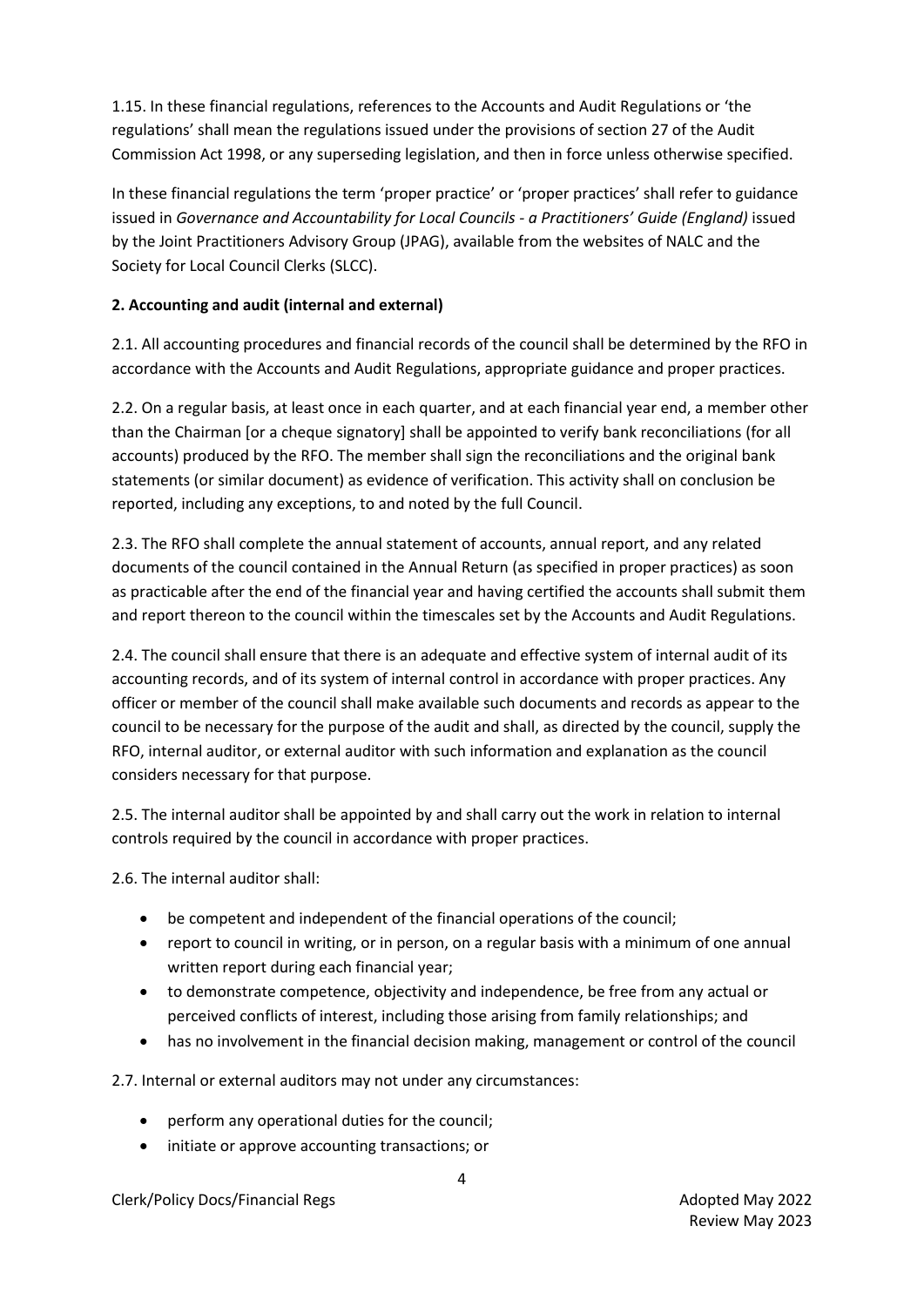• direct the activities of any council employee, except to the extent that such employees have been appropriately assigned to assist the internal auditor.

2.8. For the avoidance of doubt, in relation to internal audit the terms 'independent' and 'independence' shall have the same meaning as is described in proper practices.

2.9. The RFO shall make arrangements for the exercise of electors' rights in relation to the accounts including the opportunity to inspect the accounts, books, and vouchers and display or publish any notices and statements of account required by Audit Commission Act 1998, or any superseding legislation, and the Accounts and Audit Regulations.

2.10. The RFO shall, without undue delay, bring to the attention of all councillors any correspondence or report from internal or external auditors.

# **3. Annual estimates (budget) and forward planning**

3.1. Each committee shall review its yearly forecast of revenue and capital receipts and payments. Having regard to the forecast, it shall thereafter formulate and submit proposals for the following financial year to the council not later than the end of November each year including any proposals for revisions.

3.2. The RFO must each year, by no later than December, prepare detailed estimates of all receipts and payments including the use of reserves and all sources of funding for the following financial year in the form of a budget to be considered by the full Council.

3.3. The council shall fix the precept (council tax requirement), and relevant basic amount of council tax to be levied for the ensuing financial year not later than by the end of January each year. The RFO shall issue the precept to the billing authority and shall supply each member with a copy of the approved annual budget.

3.4. The approved annual budget shall form the basis of financial control for the ensuing year.

# **4. Budgetary control and authority to spend**

4.1. Expenditure on revenue items may be authorised up to the amounts included for that class of expenditure in the approved budget. This authority is to be determined by:

- the council for all items over £5,000;
- a duly delegated committee of the council for items over £1,000; or
- the RFO, in conjunction with Chairman of Council or Chairman of the appropriate committee, for any items below £1,000.

Such authority is to be evidenced by a minute or by an authorisation slip duly signed by the RFO, and where necessary also by the appropriate Chairman.

Contracts may not be disaggregated to avoid controls imposed by these regulations.

4.2. No expenditure may be authorised that will exceed the amount provided in the revenue budget for that class of expenditure other than by resolution of the council, or duly delegated committee.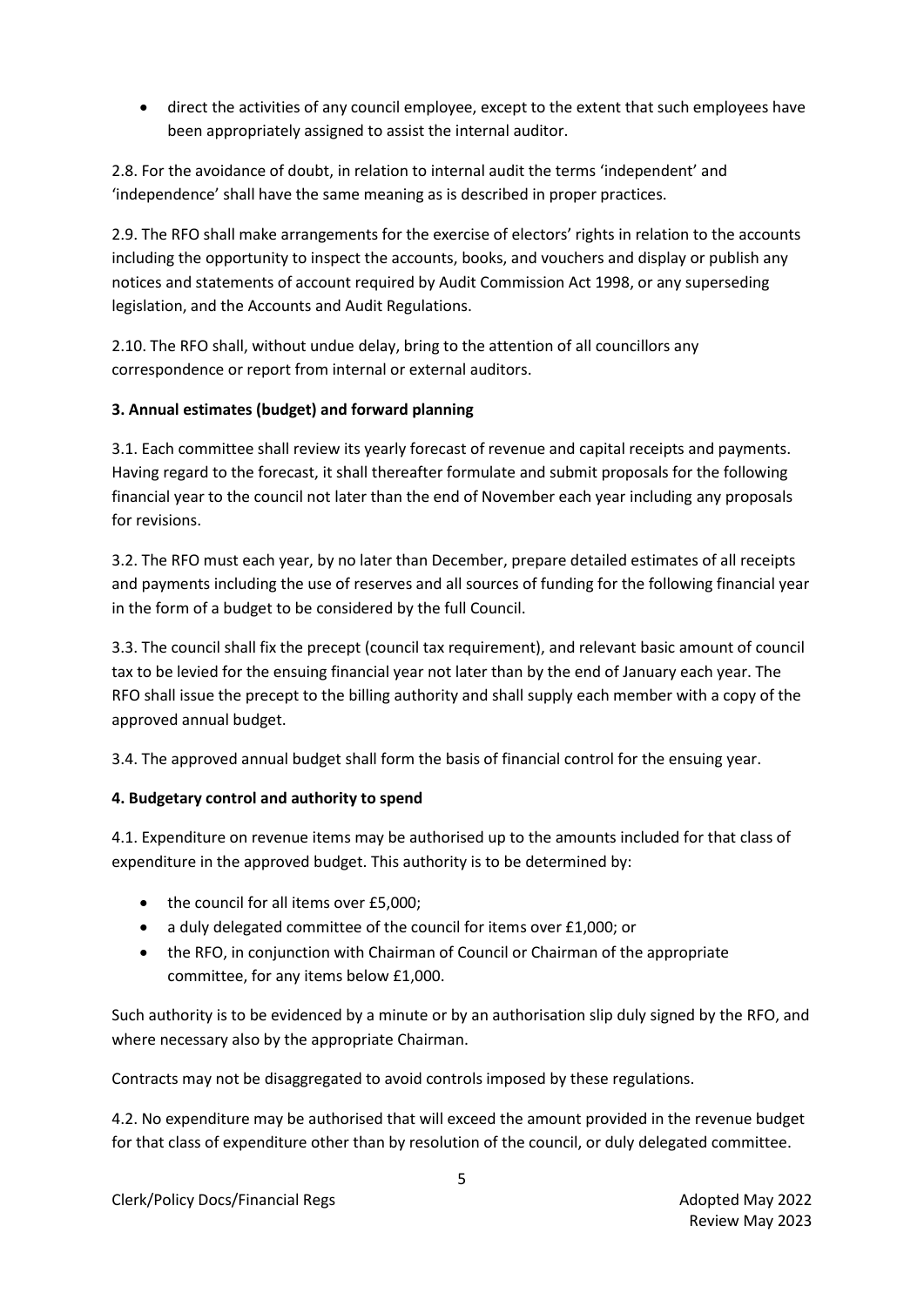During the budget year and with the approval of council having considered fully the implications for public services, unspent and available amounts may be moved to other budget headings or to an earmarked reserve as appropriate ('virement').

4.3. Unspent provisions in the revenue or capital budgets for completed projects shall not be carried forward to a subsequent year.

4.4. The salary budgets are to be reviewed at least annually in October for the following financial year and such review shall be evidenced by a hard copy schedule signed by the RFO and the Chairman of Council or relevant committee. The RFO will inform committees of any changes impacting on their budget requirement for the coming year in good time.

4.5. In cases of risk to the delivery of council services, the RFO may authorise revenue expenditure on behalf of the council which in the clerk's judgement it is necessary to carry out. Such expenditure includes repair, replacement or other work, whether or not there is any budgetary provision for the expenditure, subject to a limit of £500. The RFO shall report such action to the chairman as soon as possible and to the council as soon as practicable thereafter.

4.6. No expenditure shall be authorised in relation to any capital project and no contract entered into or tender accepted involving capital expenditure unless the council is satisfied that the necessary funds are available and the requisite borrowing approval has been obtained.

4.7. All capital works shall be administered in accordance with the council's standing orders and financial regulations relating to contracts.

4.8. The RFO shall regularly provide the council with a statement of receipts and payments to date under each head of the budgets, comparing actual expenditure to the appropriate date against that planned as shown in the budget. These statements are to be prepared at least at the end of each financial quarter and shall show variances.

4.9. Changes in earmarked reserves shall be approved by council as part of the budgetary control process.

### **5. Banking arrangements and authorisation of payments**

5.1. The council's banking arrangements, including the bank mandate, shall be made by the RFO and approved by the council; banking arrangements may not be delegated to a committee. They shall be regularly reviewed for safety and efficiency

5.2. The RFO shall prepare a schedule of payments requiring authorisation, forming part of the Agenda for the Meeting and, together with the relevant invoices, present the schedule to full council. The council shall review the schedule for compliance and, having satisfied itself shall authorise payment by a resolution of the full council. The approved schedule shall be ruled off and signed by the Chairman of the Meeting. A detailed list of all payments shall be disclosed within or as an attachment to the minutes of the meeting at which payment was authorised. Personal payments (including salaries, wages, expenses and any payment made in relation to the termination of a contract of employment) may be summarised to remove public access to any personal information.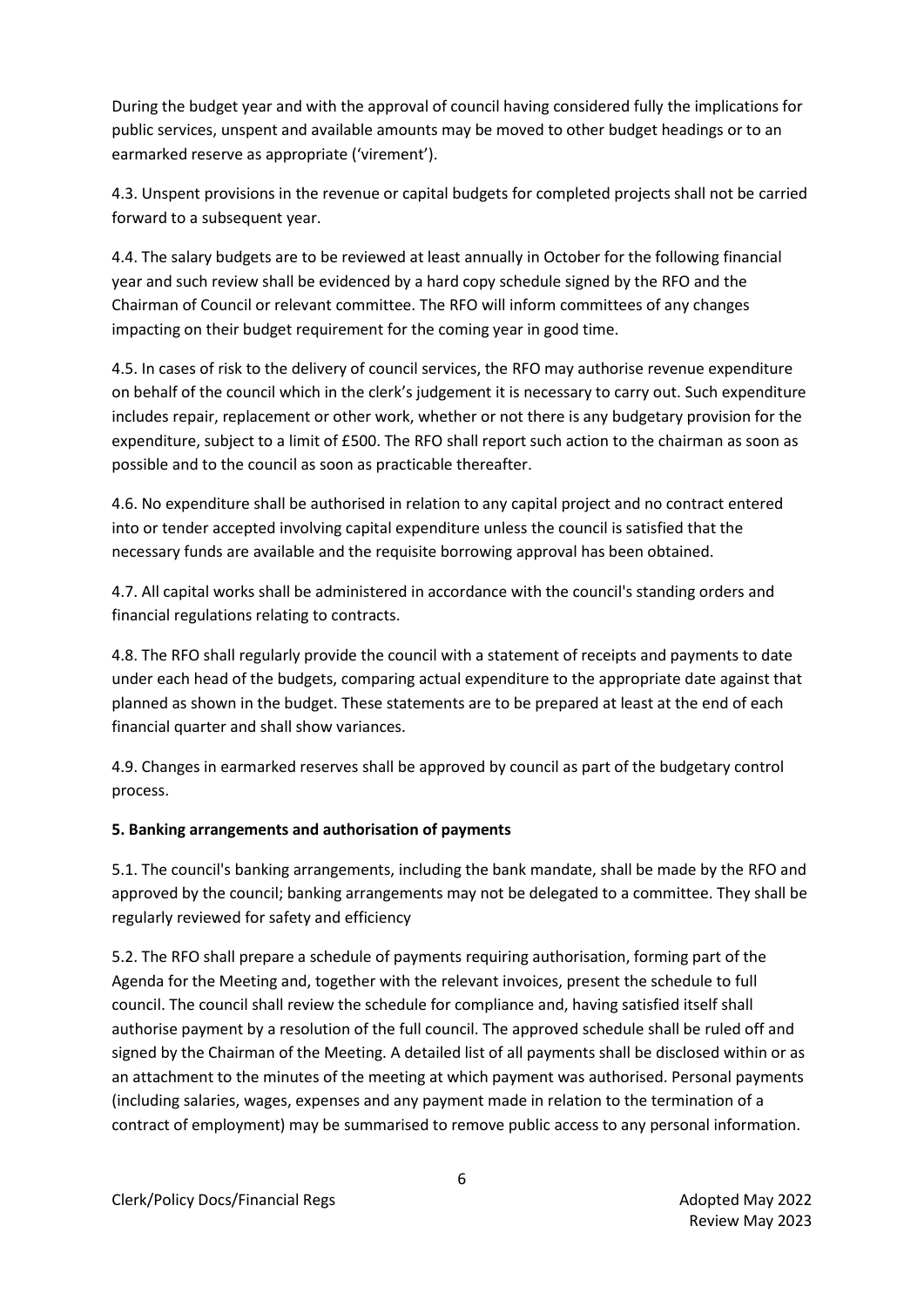5.3. All invoices for payment shall be examined, verified and certified by the RFO and two Councillors to confirm that the work, goods or services to which each invoice relates has been received, carried out, examined and represents expenditure previously approved by the council.

5.4. The RFO shall examine invoices for arithmetical accuracy and analyse them to the appropriate expenditure heading. The RFO shall take all steps to pay all invoices submitted, and which are in order, at the next available full council meeting.

5.5. The RFO shall have delegated authority to authorise the payment of items only in the following circumstances:

a) If a payment is necessary to avoid a charge to interest under the Late Payment of Commercial Debts (Interest) Act 1998, and the due date for payment is before the next scheduled Meeting of council, where the RFO certifies that there is no dispute or other reason to delay payment, provided that a list of such payments shall be submitted to the next appropriate meeting of full council;

b) An expenditure item authorised under 5.6 below (continuing contracts and obligations) provided that a list of such payments shall be submitted to the next appropriate meeting of council; or

c) fund transfers within the councils banking arrangements up to the sum of £10,000, provided that a list of such payments shall be submitted to the next appropriate meeting of full council.

5.6. For each month the RFO shall draw up a list of due payments which arise on a regular basis as the result of a continuing contract, statutory duty, or obligation (such as but not exclusively) Salaries, PAYE and NI, Superannuation Fund and regular maintenance contracts and the like for which council may authorise payment provided that the requirements of regulation 4.1 (Budgetary Controls) are adhered to, provided also that a list of such payments shall be submitted to the next appropriate meeting of council.

5.7. A record of regular payments made under 5.6 above shall be drawn up and be signed by two members on each and every occasion when payment is authorised - thus controlling the risk of duplicated payments being authorised and / or made.

5.8. In respect of grants a duly authorised committee shall approve expenditure within any limits set by council and in accordance with any policy statement approved by council. Any Revenue or Capital Grant in excess of £5,000 shall before payment, be subject to ratification by resolution of the council.

5.9. Members are subject to the Code of Conduct that has been adopted by the council and shall comply with the Code and Standing Orders when a decision to authorise or instruct payment is made in respect of a matter in which they have a disclosable pecuniary or other interest, unless a dispensation has been granted.

5.10. The council will aim to rotate the duties of members in these Regulations so that onerous duties are shared out as evenly as possible over time.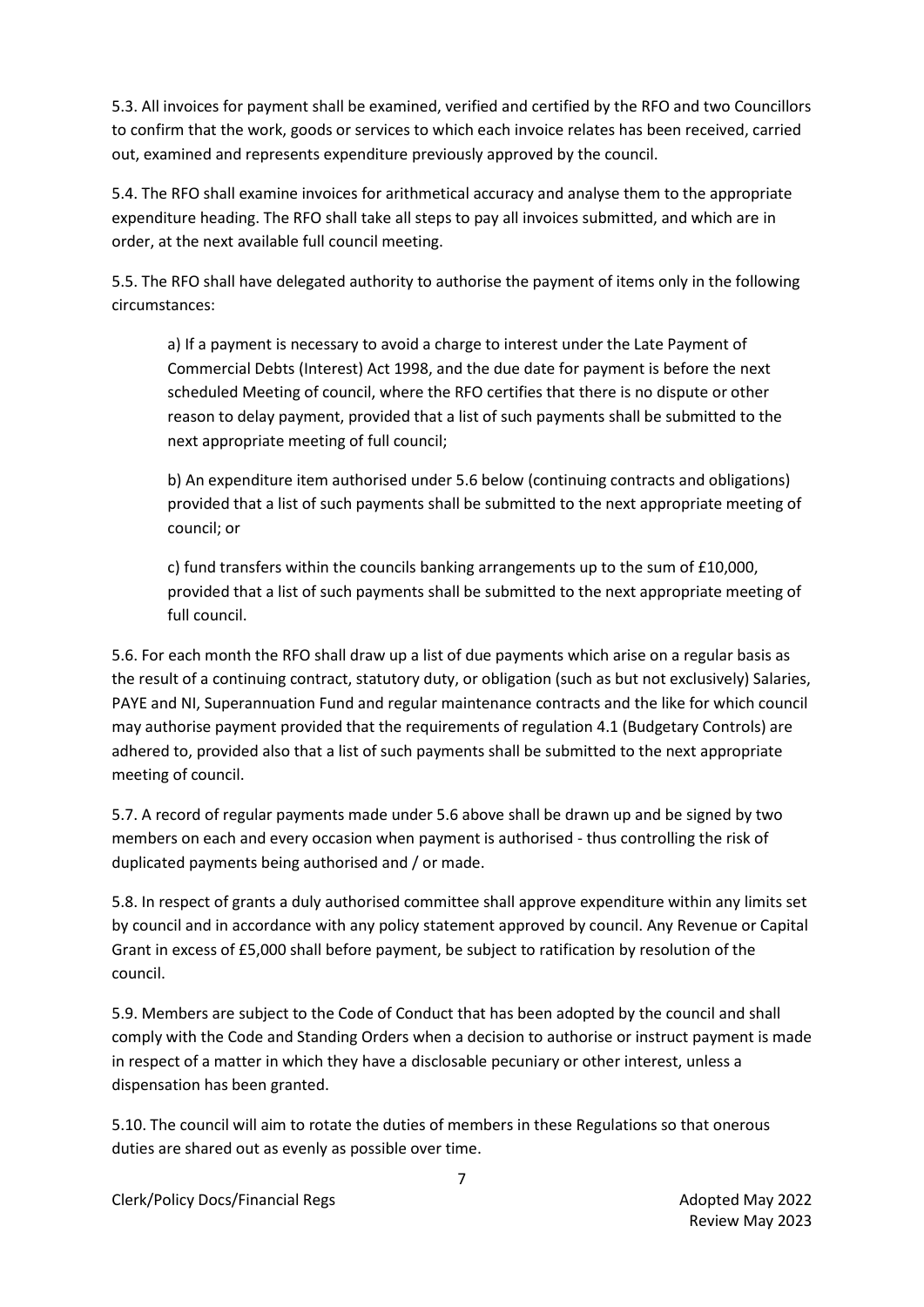### **6. Instructions for the making of payments**

6.1. The council will make safe and efficient arrangements for the making of its payments.

6.2. Following authorisation under Financial Regulation 5 above, the council, a duly delegated committee or, if so delegated, the RFO shall give instruction that a payment shall be made.

6.3. All payments shall be affected by cheque or electronically to the council's bankers, or otherwise, in accordance with a resolution of full council.

6.4. Cheques or orders for payment drawn on the bank account in accordance with the schedule as presented to council or committee shall be signed by two members of council in accordance with a resolution instructing that payment. A member who is a bank signatory, having a connection by virtue of family or business relationships with the beneficiary of a payment, should not, under normal circumstances, be a signatory to the payment in question.

6.5. To indicate agreement of the details shown on the cheque or order for payment with the counterfoil and the invoice or similar documentation, the signatories shall each also initial the cheque counterfoil.

6.6. Cheques or orders for payment shall not normally be presented for signature other than at a council or committee meeting (including immediately before or after such a meeting). Any signatures obtained away from such meetings shall be reported to the council at the next convenient meeting.

6.7. If thought appropriate by the council, payment for utility supplies (energy, telephone and water) and any National Non-Domestic Rates may be made by variable direct debit.

6.8. If thought appropriate by the council payment for certain items may be made by internet banking transfer provided evidence is retained showing which members approved the payment.

6.9. Where a computer requires use of a personal identification number (PIN) or other password(s), for access to the council's records on that computer, a note shall be made of the PIN and Passwords and stored in a secure location.

6.10. No employee or councillor shall disclose any PIN or password, relevant to the working of the council or its bank accounts, to any person not authorised in writing by the council or a duly delegated committee.

6.11. Regular back-up copies of the records on any computer shall be made and shall be stored securely away from the computer in question, and preferably off site.

6.12. The council, and any members using computers for the council's financial business, shall ensure that anti-virus, anti-spyware and firewall software with automatic updates, together with a high level of security, is used.

6.13. Where internet banking arrangements are made with any bank, the RFO shall be appointed as the Service Administrator.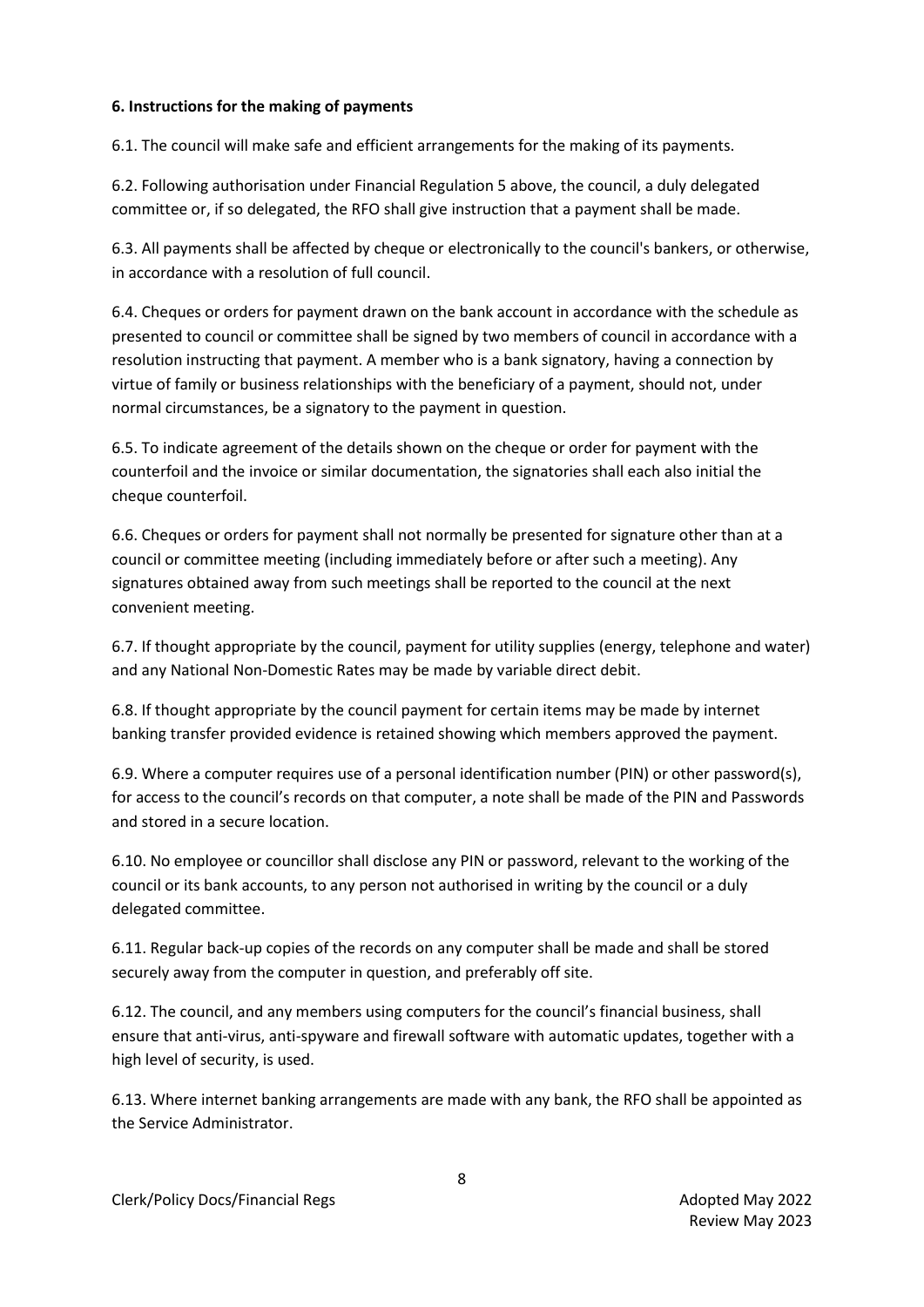6.14. Access to any internet banking accounts will be directly to the access page (which may be saved under "favourites"), and not through a search engine or e-mail link. Remembered or saved passwords facilities must not be used on any computer used for council banking work. Breach of this Regulation will be treated as a very serious matter under these regulations.

6.15. Changes to account details for suppliers, which are used for internet banking may only be changed on written notification by the supplier.

6.16. Any Debit Card issued for use will be specifically restricted to the RFO and Grounds & Facilities Manager and will also be restricted to a single transaction maximum value of £1,000 unless authorised by full council or relevant committee.

6.17. The RFO may provide petty cash to officers for the purpose of defraying operational and other expenses. Vouchers for payments made shall be forwarded to the RFO with a claim for reimbursement.

a) The RFO shall maintain a petty cash float of £100 for the purpose of defraying operational and other expenses. Vouchers for payments made from petty cash shall be kept to substantiate the payment.

b) Income received must not be paid into the petty cash float but must be separately banked, as provided elsewhere in these regulations.

c) Payments to maintain the petty cash float shall be shown separately on the schedule of payments presented to council under 5.2 above.

# **7. Payment of salaries**

7.1. As an employer, the council shall make arrangements to meet fully the statutory requirements placed on all employers by PAYE and National Insurance legislation. The payment of all salaries shall be made in accordance with payroll records and the rules of PAYE and National Insurance currently operating, and salary rates shall be as agreed by council, or duly delegated committee.

7.2. Payment of salaries and payment of deductions from salary such as may be required to be made for tax, national insurance and pension contributions, or similar statutory or discretionary deductions must be made in accordance with the payroll records and on the appropriate dates stipulated in employment contracts, provided that each payment is reported to the next available council meeting, as set out in these regulations above.

7.3. No changes shall be made to any employee's pay, emoluments, or terms and conditions of employment without the prior consent of the full council.

7.4. Each and every payment to employees of net salary and to the appropriate creditor of the statutory and discretionary deductions shall be recorded in a separate confidential record (confidential cash book). This confidential record is not open to inspection or review (under the Freedom of Information Act 2000 or otherwise) other than:

a) by any councillor who can demonstrate a need to know;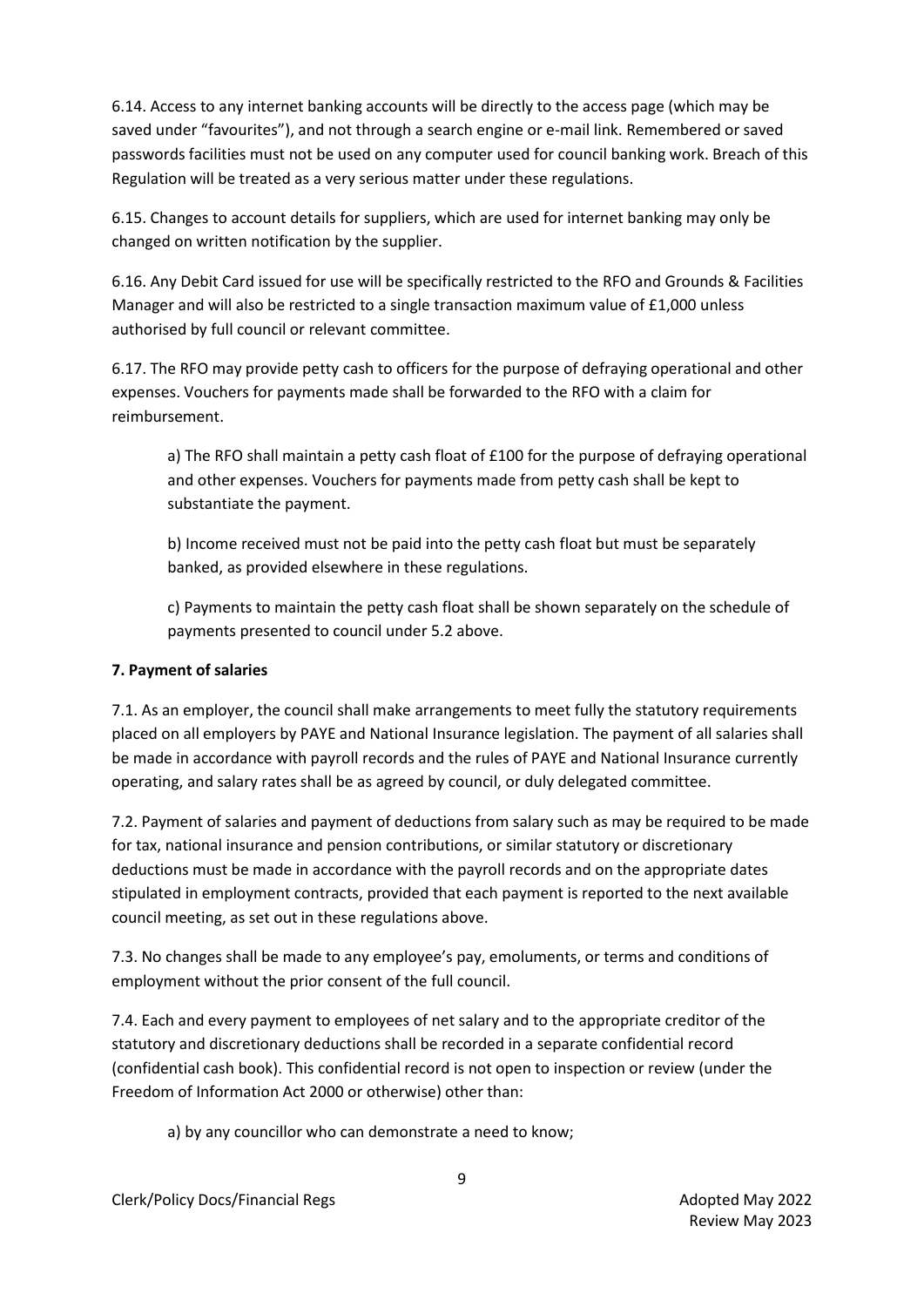b) by the internal auditor;

c) by the external auditor; or

d) by any person authorised under Audit Commission Act 1998, or any superseding legislation.

7.5. The total of such payments in each calendar month shall be reported with all other payments as made as may be required under these Financial Regulations, to ensure that only payments due for the period have actually been paid.

7.6. An effective system of personal performance management should be maintained for the senior officers.

7.7. Any termination payments shall be supported by a clear business case and reported to the council. Termination payments shall only be authorised by council.

7.8. Before employing interim staff, the council must consider a full business case.

## **8. Loans and investments**

8.1. All borrowings shall be affected in the name of the council, after obtaining any necessary borrowing approval. Any application for borrowing approval shall be approved by Council as to terms and purpose. The application for borrowing approval, and subsequent arrangements for the loan shall only be approved by full council.

8.2. Any financial arrangement which does not require formal borrowing approval from the Secretary of State (such as Hire Purchase or Leasing of tangible assets) shall be subject to approval by the full council. In each case a report in writing shall be provided to council in respect of value for money for the proposed transaction.

8.3. All loans and investments shall be negotiated in the name of the council and shall be for a set period in accordance with council policy.

8.4. The council shall consider the need for an Investment Strategy and Policy which, if drawn up, shall be in accordance with relevant regulations, proper practices and guidance. Any Strategy and Policy shall be reviewed by the council at least annually.

8.5. All investments of money under the control of the council shall be in the name of the council.

8.6. All investment certificates and other documents relating thereto shall be retained in the custody of the RFO.

8.7. Payments in respect of short term or long-term investments, including transfers between bank accounts held in the same bank, or branch, shall be made in accordance with Regulation 5 (Authorisation of payments) and Regulation 6 (Instructions for payments).

### **9. Income**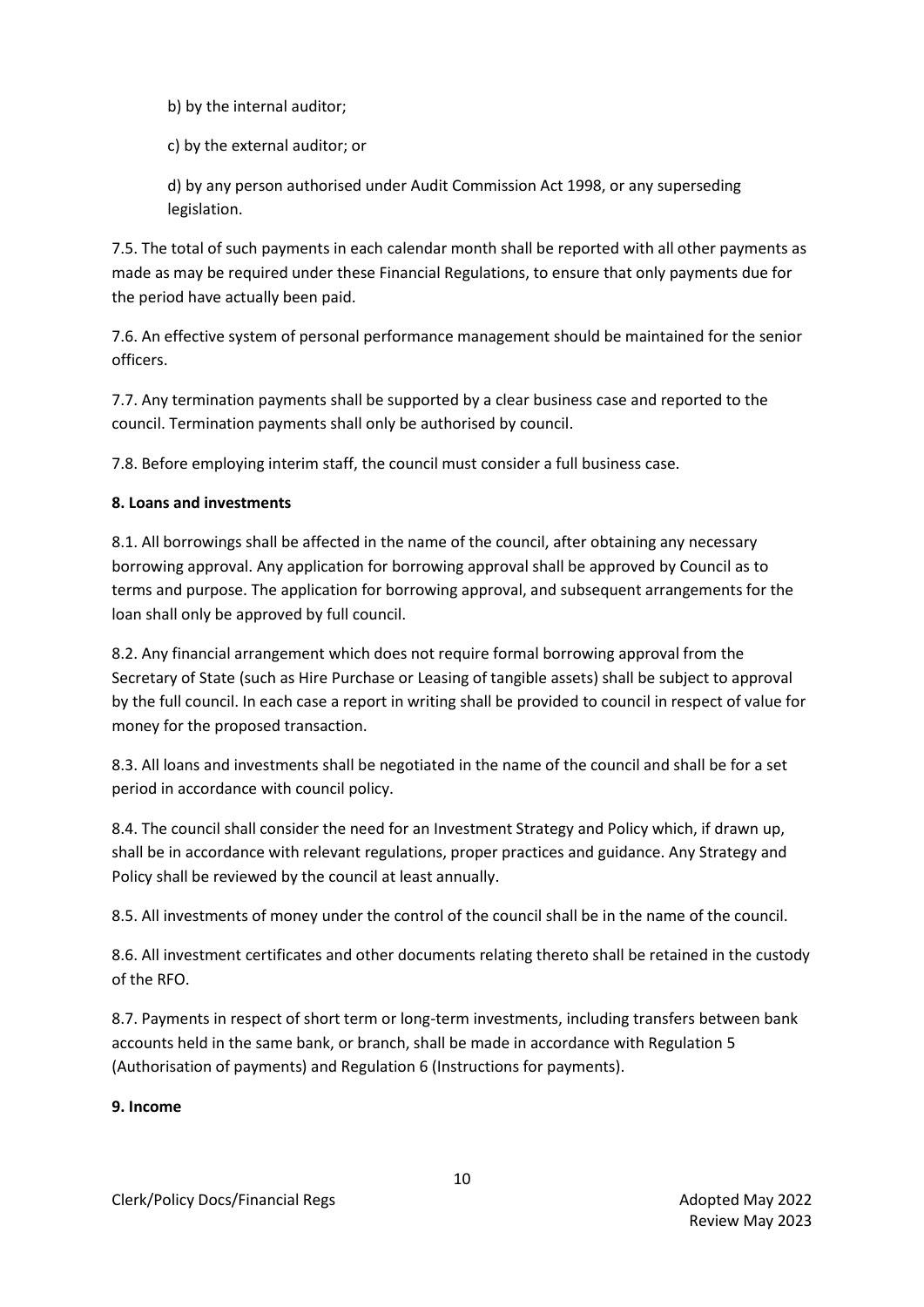9.1. The collection of all sums due to the council shall be the responsibility of and under the supervision of the RFO.

9.2. Particulars of all charges to be made for work done, services rendered or goods supplied shall be agreed annually by the council, notified to the RFO and the RFO shall be responsible for the collection of all accounts due to the council.

9.3. The council will review all fees and charges at least annually, following a report of the RFO.

9.4. Any sums found to be irrecoverable and any bad debts shall be reported to the council and shall be written off in the year.

9.5. All sums received on behalf of the council shall be banked intact as directed by the RFO. In all cases, all receipts shall be deposited with the council's bankers with such frequency as the RFO considers necessary.

9.6. The origin of each receipt shall be entered on the paying-in slip.

9.7. Personal cheques shall not be cashed out of money held on behalf of the council.

9.8. The RFO shall promptly complete any VAT Return that is required. Any repayment claim due in accordance with VAT Act 1994 section 33 shall be made at least annually coinciding with the financial year end.

9.9. Where any significant sums of cash are regularly received by the council, the RFO shall take such steps as are agreed by the council to ensure that more than one person is present when the cash is counted in the first instance, that there is a reconciliation to some form of control such as ticket issues, and that appropriate care is taken in the security and safety of individuals banking such cash.

# **10. Orders for work, goods and services**

10.1. An official order or letter shall be issued for all work, goods and services unless a formal contract is to be prepared or an official order would be inappropriate. Copies of orders shall be retained.

10.2. Order records shall be controlled by the RFO.

10.3. All members and officers are responsible for obtaining value for money at all times. An officer issuing an official order shall ensure as far as reasonable and practicable that the best available terms are obtained in respect of each transaction, usually by obtaining three or more quotations or estimates from appropriate suppliers whenever possible, subject to any de minimis provisions in Regulation 11.1 below.

10.4. A member may not issue an official order or make any contract on behalf of the council.

10.5. The RFO shall verify the lawful nature of any proposed purchase before the issue of any order, and in the case of new or infrequent purchases or payments, the RFO shall ensure that the statutory authority shall be reported to the meeting at which the order is approved so that the minutes can record the power being used.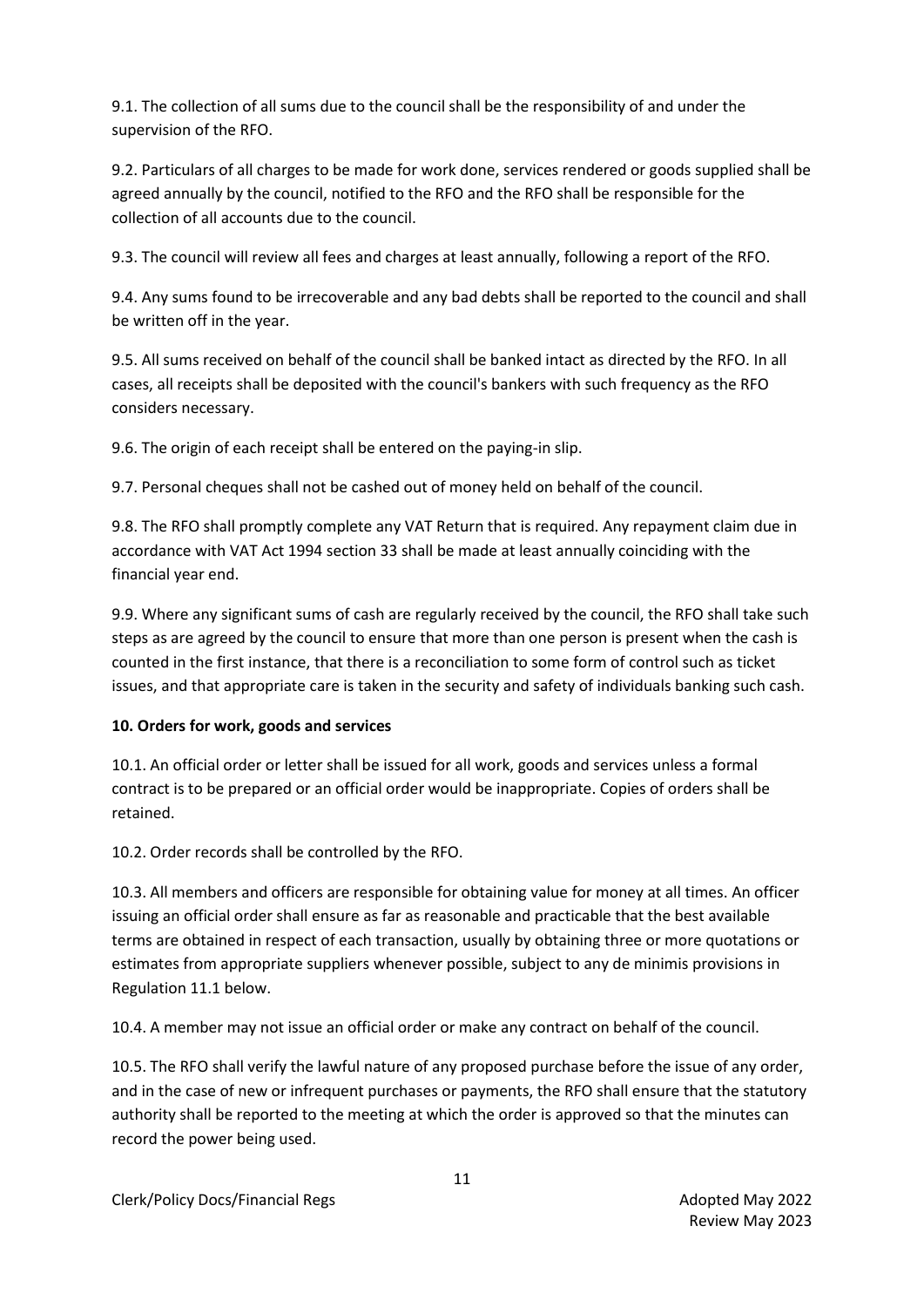### **11. Contracts**

11.1. Procedures as to contracts are laid down as follows:

a) Every contract shall comply with these financial regulations, and no exceptions shall be made otherwise than in an emergency provided that this regulation need not apply to contracts which relate to items (i) to (vi) below:

i. for the supply of gas, electricity, water, sewerage and telephone services;

ii. for specialist services such as are provided by legal professionals acting in disputes;

iii. for work to be executed or goods or materials to be supplied which consist of repairs to or parts for existing machinery or equipment or plant;

iv. for work to be executed or goods or materials to be supplied which constitute an extension of an existing contract by the council;

v. for additional audit work of the external auditor up to an estimated value of £500 (in excess of this sum the RFO shall act after consultation with the Chairman and Vice Chairman of council); and

vi. for goods or materials proposed to be purchased which are proprietary articles and / or are only sold at a fixed price.

b) Where the council intends to procure or award a public supply contract, public service contract or public works contract as defined by The Public Contracts Regulations 2015 ("the Regulations") which is valued at £25,000 or more, the council shall comply with the relevant requirements of the Regulations<sup>1</sup>.

c) The full requirements of The Regulations, as applicable, shall be followed in respect of the tendering and award of a public supply contract, public service contract or public works contract which exceed thresholds in The Regulations set by the Public Contracts Directive 2014/24/EU (which may change from time to time)<sup>2</sup>.

d) When applications are made to waive financial regulations relating to contracts to enable a price to be negotiated without competition the reason shall be embodied in a recommendation to the council.

e) Such invitation to tender shall state the general nature of the intended contract and the RFO shall obtain the necessary technical assistance to prepare a specification in appropriate cases. The invitation shall in addition state that tenders must be addressed to the RFO in the ordinary course of post. Each tender shall be in a specifically marked envelope in which the

<sup>1</sup> The Regulations require councils to use the Contracts Finder website to advertise contract opportunities, set out the procedures to be followed in a warding new contracts and to publicise the award of new contracts and to publicise the award of new contracts and to publicise the award of new contracts

<sup>&</sup>lt;sup>2</sup> Thresholds currently applicable are:

a) For public supply and public service contracts 209,000 Euros (£181,302) b) For public works contracts 5,225,000 Euros (£4,551,413)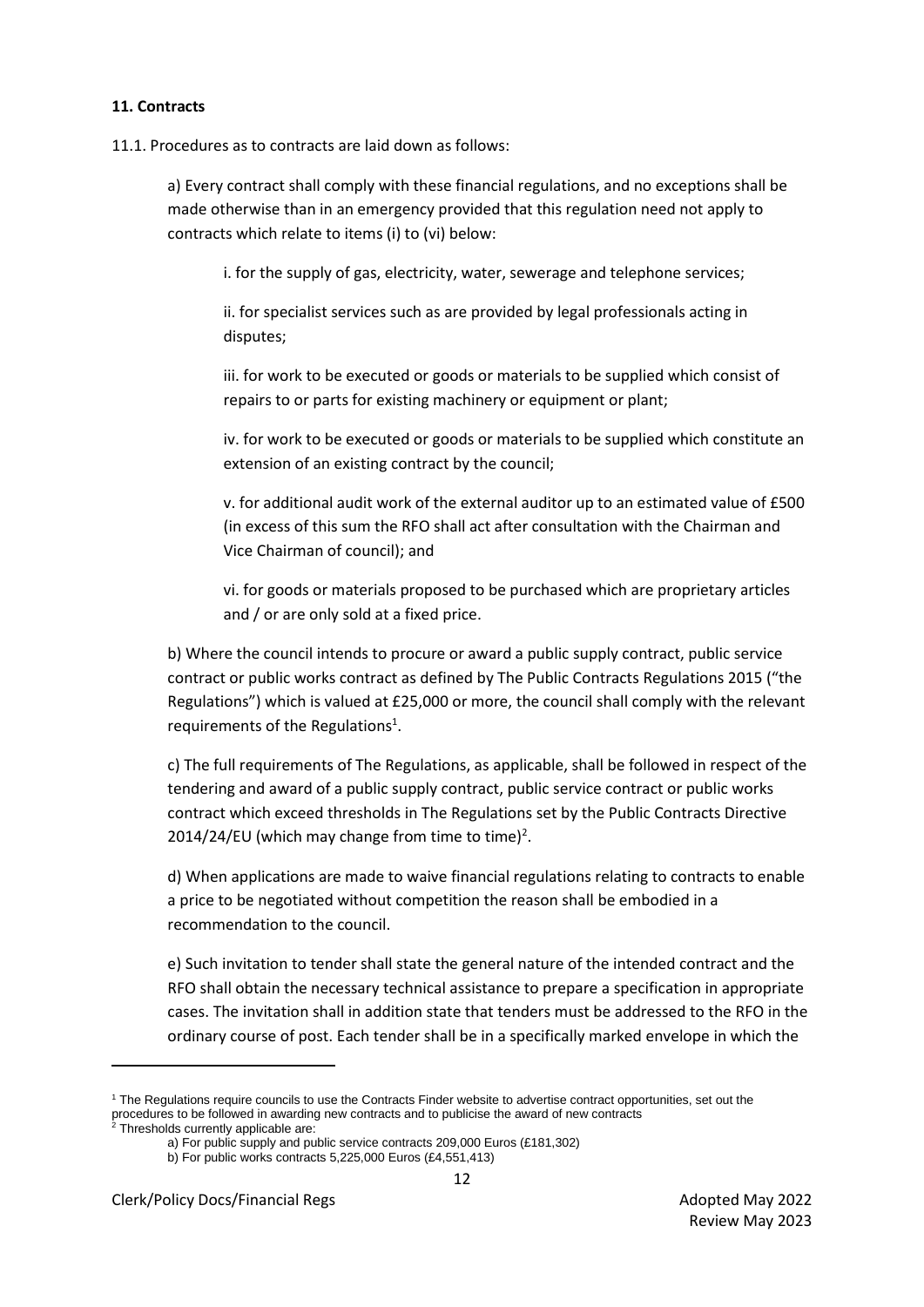tender is to be sealed and remain sealed until the prescribed date for opening tenders for that contract.

f) All sealed tenders shall be opened at the same time on the prescribed date by the RFO in the presence of at least one member of council.

g) Any invitation to tender issued under this regulation shall be subject to the relevant Standing Orders and shall refer to the terms of the Bribery Act 2010.

h) When it is to enter into a contract of less than £25,000 in value for the supply of goods or materials or for the execution of works or specialist services other than such goods, materials, works or specialist services as are excepted as set out in paragraph (a) the RFO shall obtain 3 quotations (priced descriptions of the proposed supply); where the value is below £3,000 and above £100 the RFO shall strive to obtain 3 estimates. Otherwise, Regulation 10.3 above shall apply.

i) The council shall not be obliged to accept the lowest or any tender, quote or estimate.

j) Should it occur that the council, or duly delegated committee, does not accept any tender, quote or estimate, the work is not allocated and the council requires further pricing, provided that the specification does not change, no person shall be permitted to submit a later tender, estimate or quote who was present when the original decision-making process was being undertaken.

## **12. Payments under contracts for building or other construction works**

12.1. Payments on account of the contract sum shall be made within the time specified in the contract by the RFO upon authorised certificates of the architect or other consultants engaged to supervise the contract (subject to any percentage withholding as may be agreed in the particular contract).

12.2. Where contracts provide for payment by instalments the RFO shall maintain a record of all such payments. In any case where it is estimated that the total cost of work carried out under a contract, excluding agreed variations, will exceed the contract sum of 5% or more a report shall be submitted to the council.

12.3. Any variation to a contract or addition to or omission from a contract must be approved by the council and RFO to the contractor in writing, the council being informed where the final cost is likely to exceed the financial provision.

# **13. Assets, properties and estates**

13.1. The RFO shall make appropriate arrangements for the custody of all title deeds and Land Registry Certificates of properties held by the council. The RFO shall ensure a record is maintained of all properties held by the council, recording the location, extent, plan, reference, purchase details, nature of the interest, tenancies granted, rents payable and purpose for which held in accordance with Accounts and Audit Regulations.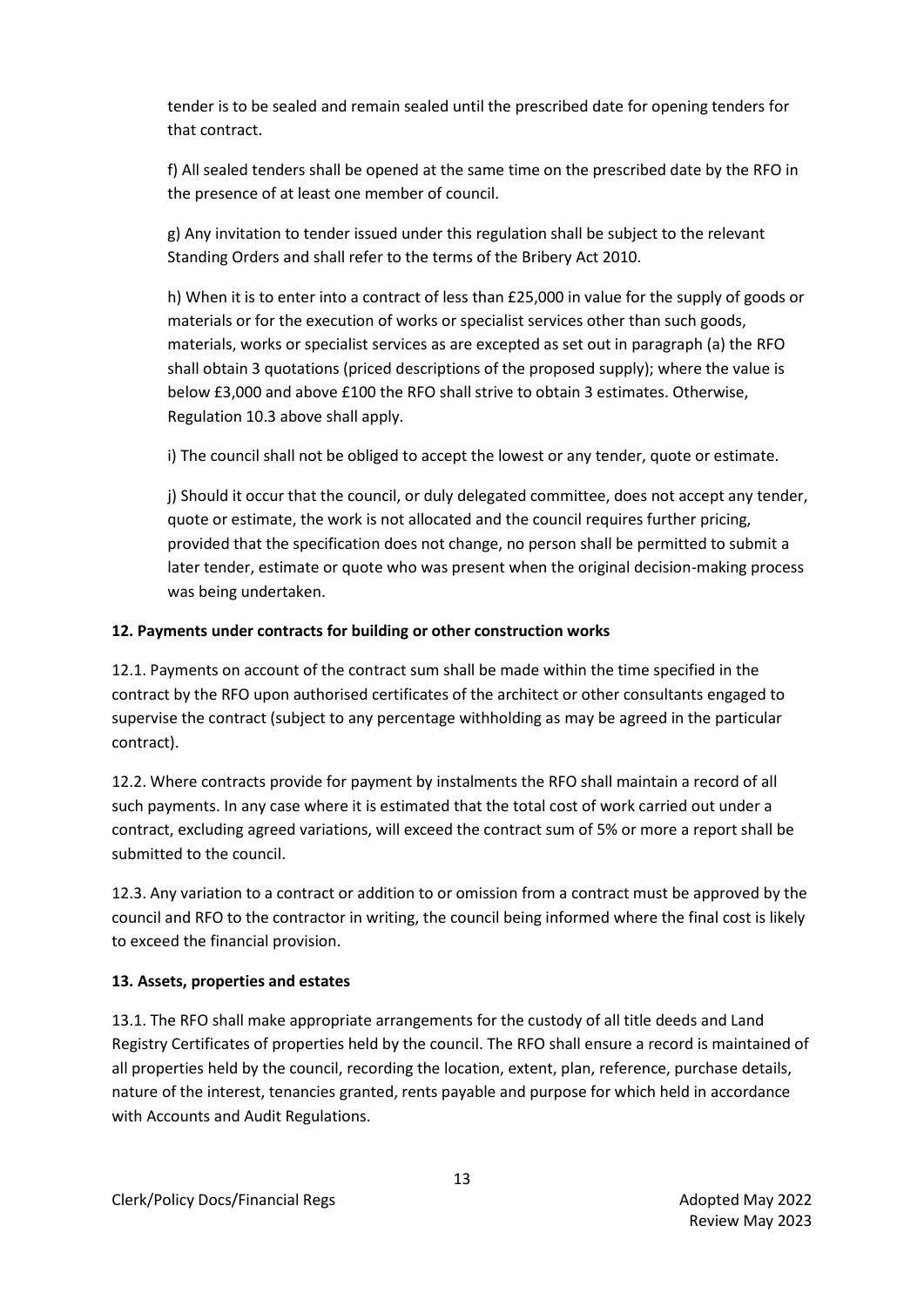13.2. No tangible moveable property shall be purchased or otherwise acquired, sold, leased or otherwise disposed of, without the authority of the council, together with any other consents required by law, save where the estimated value of any one item of tangible movable property does not exceed £250.

13.3. No real property (interests in land) shall be sold, leased or otherwise disposed of without the authority of the council, together with any other consents required by law. In each case a report in writing shall be provided to council in respect of valuation and surveyed condition of the property (including matters such as planning permissions and covenants) together with a proper business case (including an adequate level of consultation with the electorate).

13.4. No real property (interests in land) shall be purchased or acquired without the authority of the full council. In each case a report in writing shall be provided to council in respect of valuation and surveyed condition of the property (including matters such as planning permissions and covenants) together with a proper business case (including an adequate level of consultation with the electorate).

13.5. Subject only to the limit set in Regulation 14.2 above, no tangible moveable property shall be purchased or acquired without the authority of the full council. In each case a report in writing shall be provided to council with a full business case.

13.6. The RFO shall ensure that an appropriate and accurate Register of Assets and Investments is kept up to date. The continued existence of tangible assets shown in the Register shall be verified at least annually, possibly in conjunction with a health and safety inspection of assets.

### **14. Insurance**

14.1. Following the annual risk assessment (per Regulation 15), the RFO shall effect all insurances and negotiate all claims on the council's insurers.

14.2. The RFO shall keep a record of all insurances effected by the council and the property and risks covered thereby and annually review it.

14.3. The RFO shall be notified of any loss liability or damage or of any event likely to lead to a claim, and shall report these to council at the next available meeting.

14.4. All appropriate members and employees of the council shall be included in a suitable form of security or fidelity guarantee insurance which shall cover the maximum risk exposure as determined by the council.

# **15. Risk management**

15.1. The council is responsible for putting in place arrangements for the management of risk. The RFO shall prepare, for approval by the council, risk management policy statements in respect of all activities of the council. Risk policy statements and consequential risk management arrangements shall be reviewed by the council at least annually.